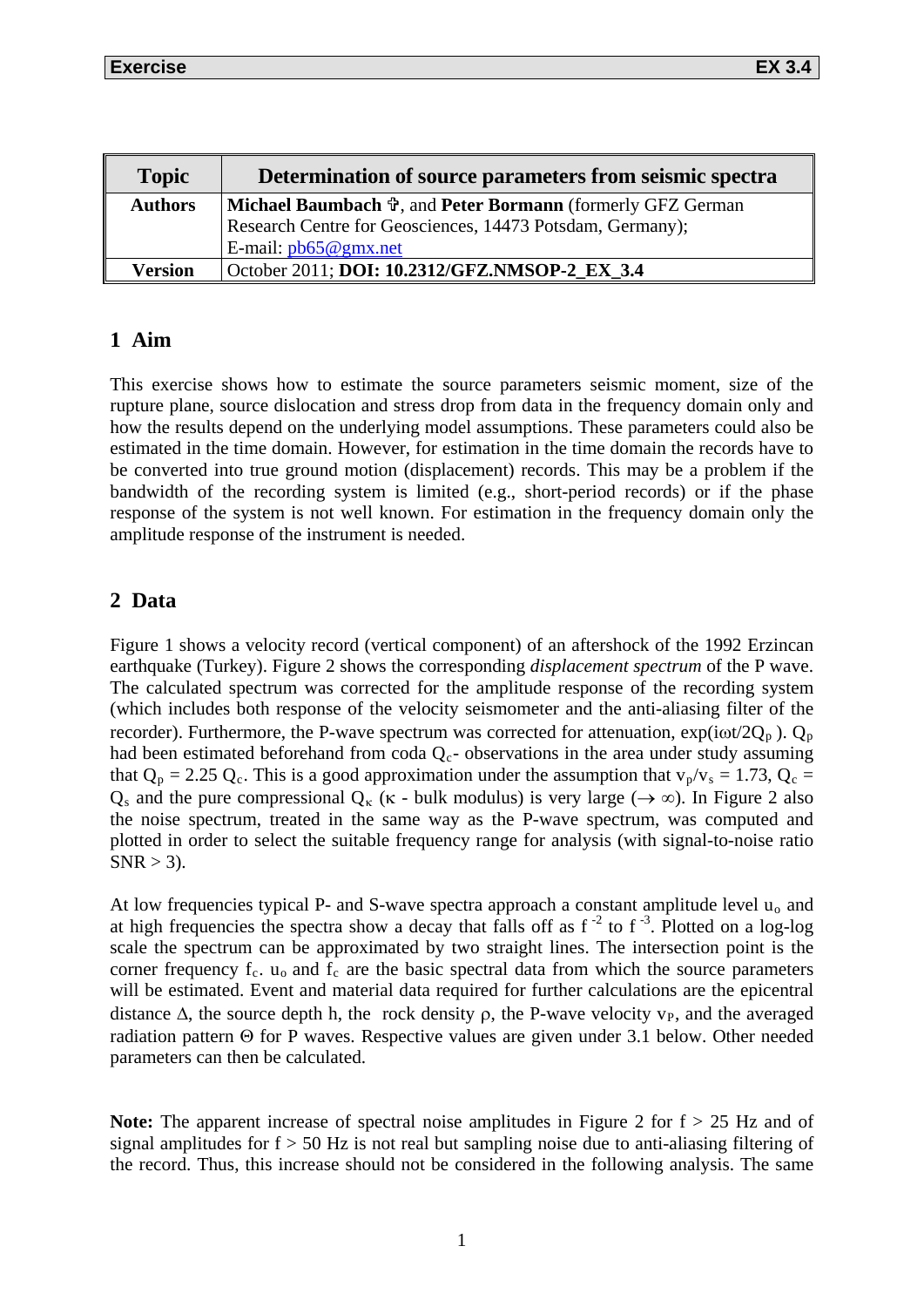holds for spectral amplitudes f < 1 Hz. Since the analyzed P-wave train is only 2 s long, lower frequencies are not properly represented.



**Figure 1** Record of an Erzincan aftershock (vertical component). For the indicated P-wave window the displacement spectrum shown in Figure 2 has been calculated.

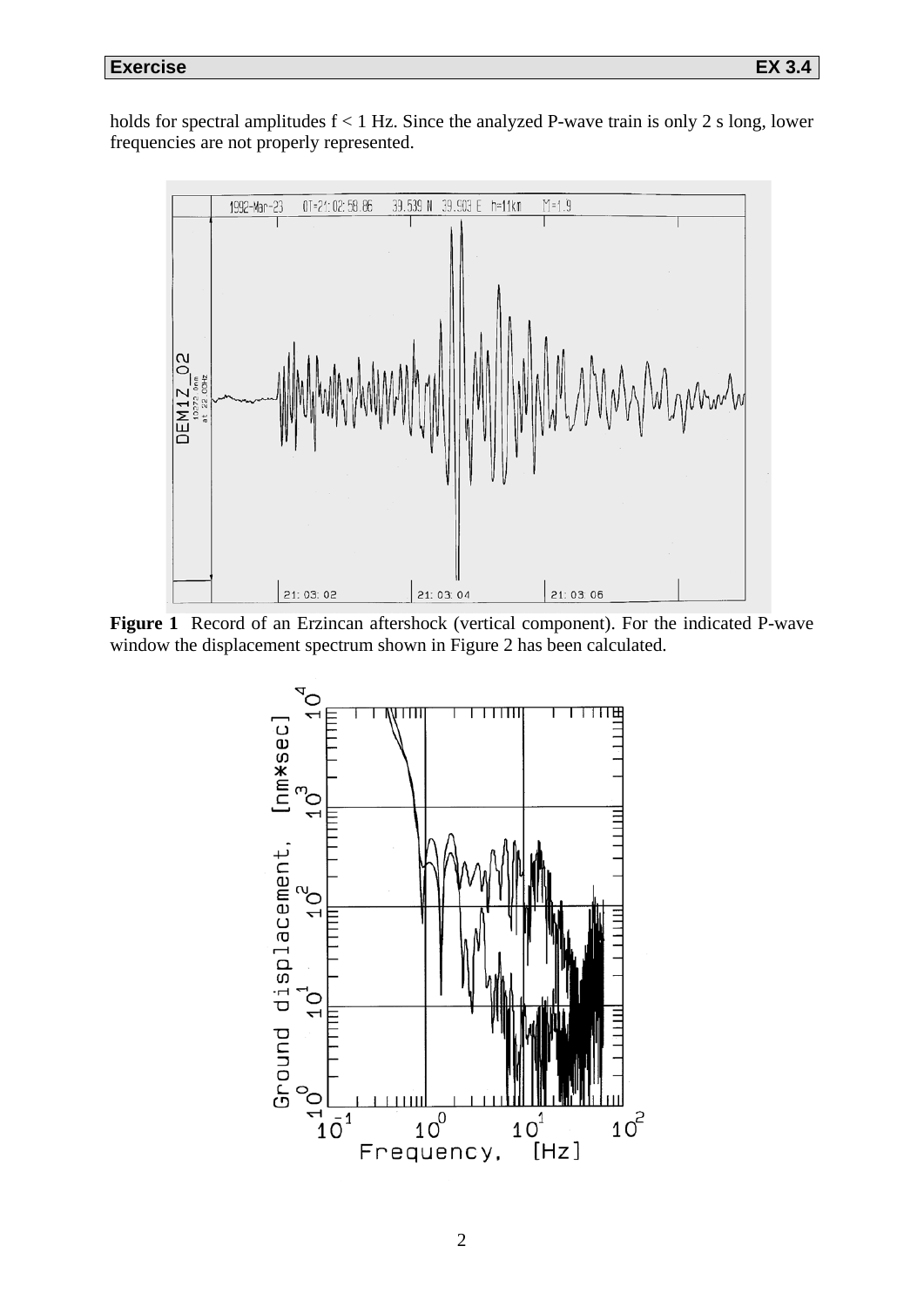**Figure 2** P-wave spectrum (upper curve) and noise spectrum (lower curve) of the record shown in Figure 1, corrected for the instrument response and attenuation.

## **3 Procedures**

The parameters to be estimated are:

- **-** Seismic moment  $M_0 = \mu \bar{D} A$  (1) (with  $\mu$  - shear modulus; D - average source dislocation; A - size of the rupture plane)
- Source dislocation D
- **-** Source dimension (radius R and area A)
- **-** Stress drop ∆σ

#### **3.1 Seismic moment Mo**

Under the assumption of a homogeneous Earth model and constant P-wave velocity  $v_p$ , the seismic moment  $M_0$  can be determined from the relationship:

$$
M_0 = 4 \pi r v_p^3 \rho u_o / (\Theta S_a)
$$
 (2)

with r – hypocentral distance,  $\rho$  - density,  $u_0$  – low-frequency level (plateau) of the displacement spectrum,  $\Theta$  - average radiation pattern and  $S_a$  surface amplification for P waves.

In the exercise we use the following values: density  $\rho = 2.7$  g/cm<sup>3</sup>



Note the differences in dimensions used!  $M_0$  has to be expressed in the unit  $Nm = kg m^2 s^2$ .  $S_a$  can be determined by linear interpolation between the values given in Table 1. They were computed for the above given constant values of  $v_p$  and  $\rho$  (homogeneous model) and assuming a ratio  $v_p/v_s = 1.73$ . i is the angle of incidence, measured from the vertical.

**Table 1** Surface amplification  $S_a$  for P waves; i is the incidence angle.

|    | $\mathbf{v}_{\mathbf{a}}$ |    | IJя  |    | $\mathbf{v}_{\mathbf{a}}$ |
|----|---------------------------|----|------|----|---------------------------|
|    | 2.00                      | 30 | 1.70 | 60 | 1.02                      |
| J  | 1.99                      | 35 | 1.60 | 65 | 0.90                      |
| 10 | 1.96                      | 40 | 1.49 | 70 | 0.79                      |
| 15 | 1.92                      | 45 | 1.38 | 75 | 0.67                      |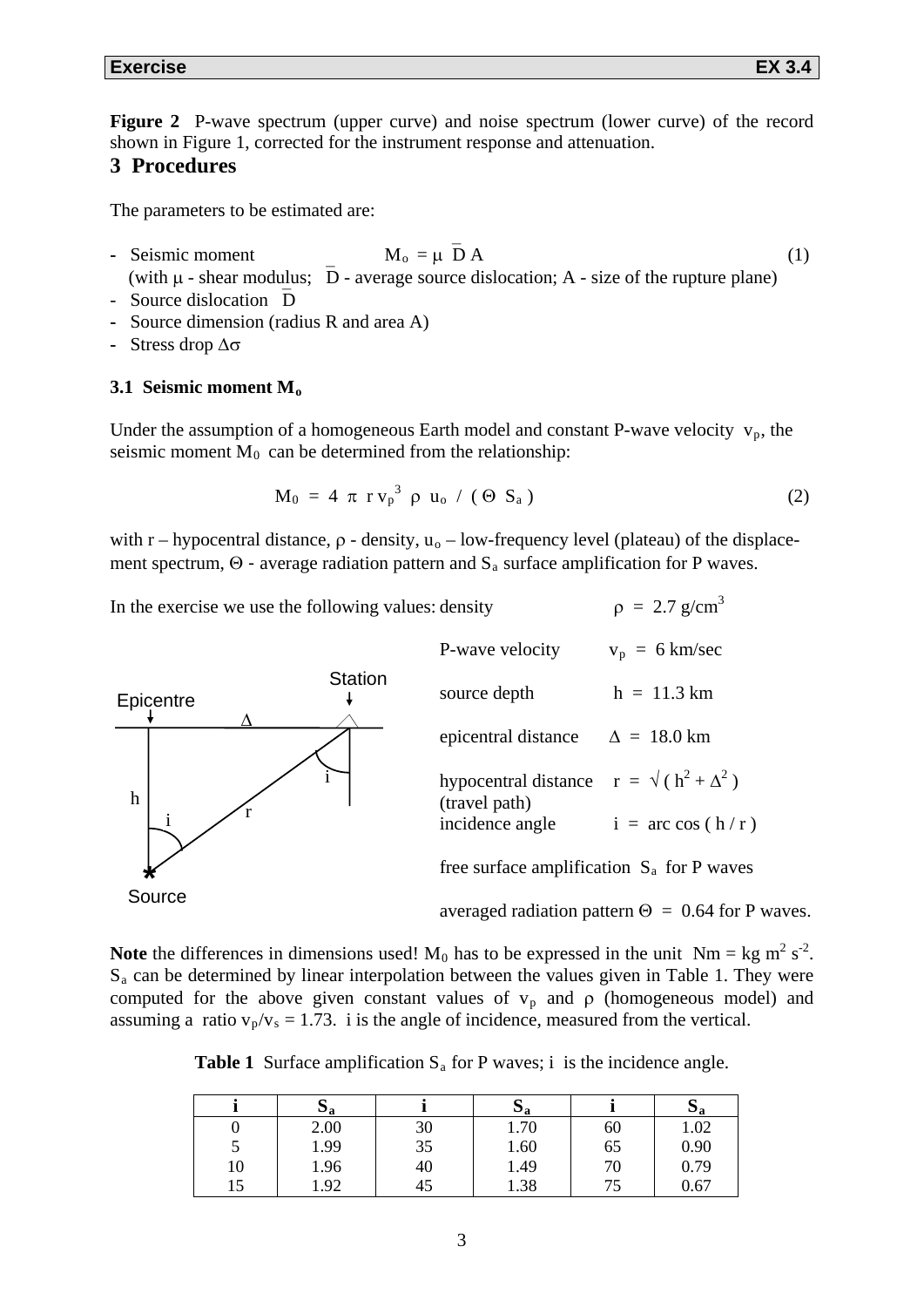| ∩∩<br>∠∪ | 1.86     | ◡◡ | ,,<br>1.20 | 80        | 0.34                         |
|----------|----------|----|------------|-----------|------------------------------|
| ∼~<br>ر_ | 7G.<br>. | ັບ | 1.IT       | ∩ −<br>ΟJ | $\sim$ $\sim$ $\sim$<br>v.JJ |

#### **3.2 Size of the rupture plane**

For estimating the size of the rupture plane and the source dislocation one has to adopt a kinematic (geometrical) model, describing the rupture propagation and the geometrical shape of the rupture area. In this exercise computations are made for three different circular models (see Table 2), which differ in the source time function and the crack velocity  $v_{cr}$ .  $v_s$  is the Swave velocity, which is commonly assumed to be  $v_s = v_p / \sqrt{3}$ .

**Table 2** Parameters of some commonly used kinematic rupture models.

| 1970)<br>1. Brune      | $v_{cr} = 0.9 V_s$ | $K_p = 3.36$ | $K_s = 2.34$ |
|------------------------|--------------------|--------------|--------------|
| 2. Madariaga I (1976)  | $v_{cr} = 0.6 V_s$ | $K_p = 1.88$ | $K_s = 1.32$ |
| 3. Madariaga II (1976) | $v_{cr} = 0.9 V_s$ | $K_p = 2.07$ | $K_s = 1.38$ |

The source radius R (in km) can then be computed from the relationship

$$
R = v_s K_{p/s} / 2\pi f c_{p/s}
$$
 (3)

with  $v_s$  – shear-wave velocity in km/s,  $fc_{p/s}$  – corner frequency of the P or S waves, respectively, in Hz and  $K_p$  and  $K_s$  being the related model constants and  $v_s$ . The differences in  $K_p$  and  $K_s$  between the various models are due to different assumptions with respect to crack velocity and the rise time of the source-time function. Only  $K_p$  has to be used in the exercise (P-wave record!). The size of the circular rupture plane is then

$$
A = \pi R^2. \tag{4}
$$

#### **3.3 Average source dislocation D**

According to (1) the average source dislocation is

$$
\overline{\mathbf{D}} = \mathbf{M}_0 / (\mu \mathbf{A}). \tag{5}
$$

Assuming  $v_s = v_p/1.73$  it can be computed knowing  $M_0$ , the source area A and the shear modulus  $\mu = v_s^2 \rho$ .

#### **3.4 Stress drop**

The static stress drop  $\Delta\sigma$  describes the difference in shear stress on the fault plane before and after the slip. According to Keilis-Borok (1959) the following relationship holds for a circular crack with a homogeneous stress drop:

$$
\Delta \sigma = 7 \text{ M}_0 / (16 \text{ R}^3). \tag{6}
$$

The stress drop is expressed in the unit of Pascal,  $Pa = N m<sup>-2</sup> = kg m<sup>-1</sup> s<sup>-2</sup> = 10<sup>-5</sup> bar.$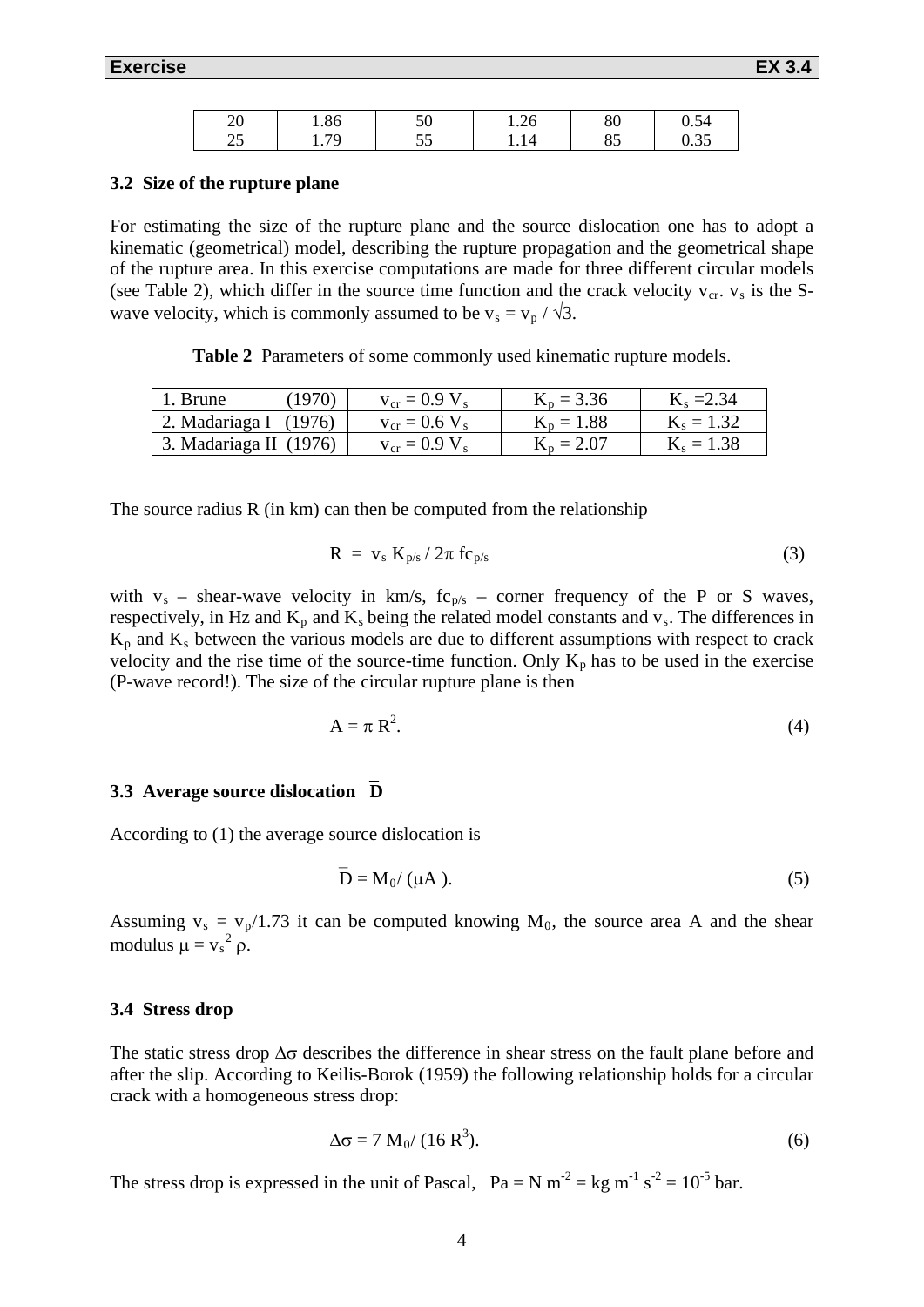# **4 Tasks**

## **Task 1:**

Select in Figure 2 the frequency range  $f_1$  to  $f_2$  that can be used for analysis (SNR  $>$  3):

f 1 = ............... Hz f 2 = ............... Hz

#### **Task 2:**

Estimate the low-frequency level,  $u_0$ , of the spectrum by approximating it with a horizontal line. Note in Figure 2 the logarithmic scales and that the ordinate dimension is nm s =  $10^{-9}$ m s.

uo = .................... m s

### **Task 3:**

Estimate the exponent, n, of the high-frequency decay,  $f^{-n}$ ; mark it by an inclined straight line.

 $n =$  ...........

### **Task 4:**

Estimate the corner frequency,  $fc<sub>p</sub>$  (the intersection between the two drawn straight lines).

 $fc_p =$  .................. Hz

### **Task 5:**

Calculate from the given event parameters and relationships given in 3.1 and Table 1 the values for:

 $r =$  ………km  $i =$   $\ldots$   $S_a =$  ………  $M_0 =$  …………Nm.

### **Task 6:**

Using the equations (3), (4), (5) and (6) calculate for the three circular source models given in Table 2 the parameters

- a) source radius R and source area A,
- b) shear modulus  $\mu$  and average displacement  $\bar{D}$  and
- c) stress drop ∆σ.

Write the respective values in Table 3

#### **Table 3**

| <b>Model</b>   | R[m] | $A[m^2]$ | D[m] | $Δσ$ [MPa] |
|----------------|------|----------|------|------------|
| 1. Brune       |      |          |      |            |
| 2. Madariaga I |      |          |      |            |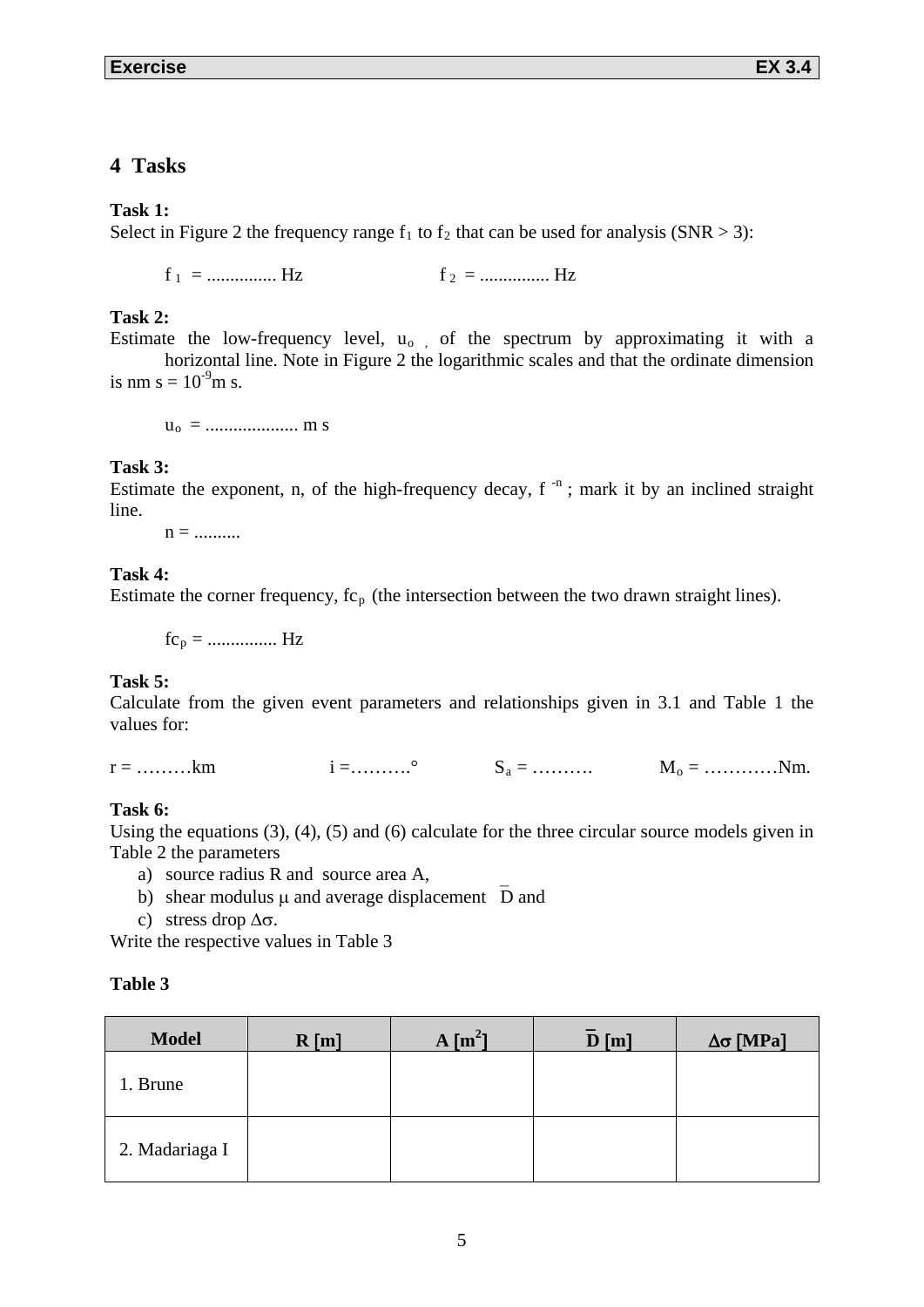**Exercise EX 3.4**

| 3. Madariaga II |
|-----------------|
|-----------------|

## **5 Solutions**

Although individual visual parameter readings from Figure 2 might be subjective, they should not differ by more than about  $\pm 10\%$  from the values given here for tasks 1 to 5 but may be larger for 6. Acceptable average values for the read and calculated parameters are for: